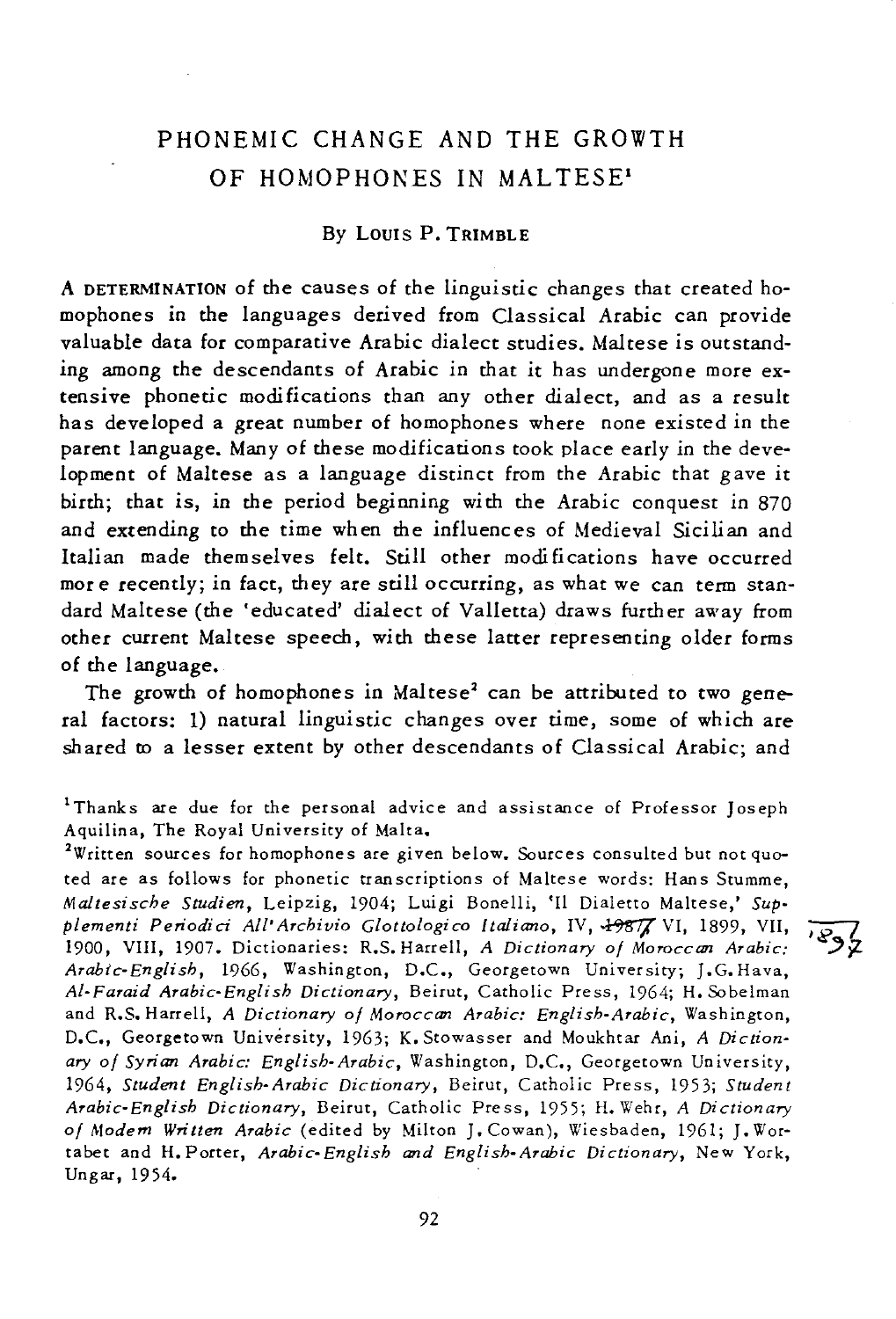2) the continuous and increasingly powerful non-Semitic influences which be gan with the end of Arab domination of the islands in 1090. Both factors are still operating, of course, as the Maltese speaker shares with the rest of mankind the natural human tendency to seek the line of least resistance in language usage.

In terms of historical development, it is often difficult to determine the line of separation between natural change and outside influence. However, it would appear logical to credit to natural linguistic change those phonetic phenomena which are shared in varying degrees by other dialects of Classical Arabic, and to credit to external influences those phenomena which so sharply differentiate Maltese from its related languages. Even with such definite criteria, a lack of records of the early forms of Maltese prevents us from classifying all homophones as definitely caused by one or the other of these factors; consequently, no attempt will be made in this paper to do more than suggest the underlying causes for the development of homophones. Nor will there be more than briefmention of similarities and differences with other Arabic dialects. The primary purpose here is to give the phonemic changes that have occurred in Maltese since its establishment with the conquest of the islands by the Arabs in 870 A.D. and to show how these changes have resulted - and are still resulting - in the creation of homophones. The order of presentation is only roughly chronological; again a lack of early records prevents precise dat-109.

We can be definite, however, in stating that the first stage of homophonic development resulted from the fusion of a number of the Classical Arabic phonemes with one another. These homophones were universal; that is, they were shared by all speakers of the language, in contrast to more recent homophones which often are found only in a given dialect. It appears that originally eight Classical Arabic phonemes were completely lost, that two others were confused with one of the remaining distinctly Semitic phonemes, and that another, while not lost, disappeared completely from its original positions. 3

These phonemic fusions - with resultant phonemic loss - can be summarized as follows:

(1) The Arabic voiced velar fricative *ghain Ct)* and the voiced pharyngeal fricative *'ain* (t) fused to become Maltese *Iv I,* pronounced roughly as original *ghain* and orthographically rendered in the current alphabet by *gh.* Thi s phone is now silent in standard Maltese speech except insofar

<sup>3</sup> While four phonemes,  $/p/$ ,  $/g/$ ,  $/\xi/$ , and  $/\nu$  were ultimately added to the language, they had little effect on the creation of homophones during the period under discussion.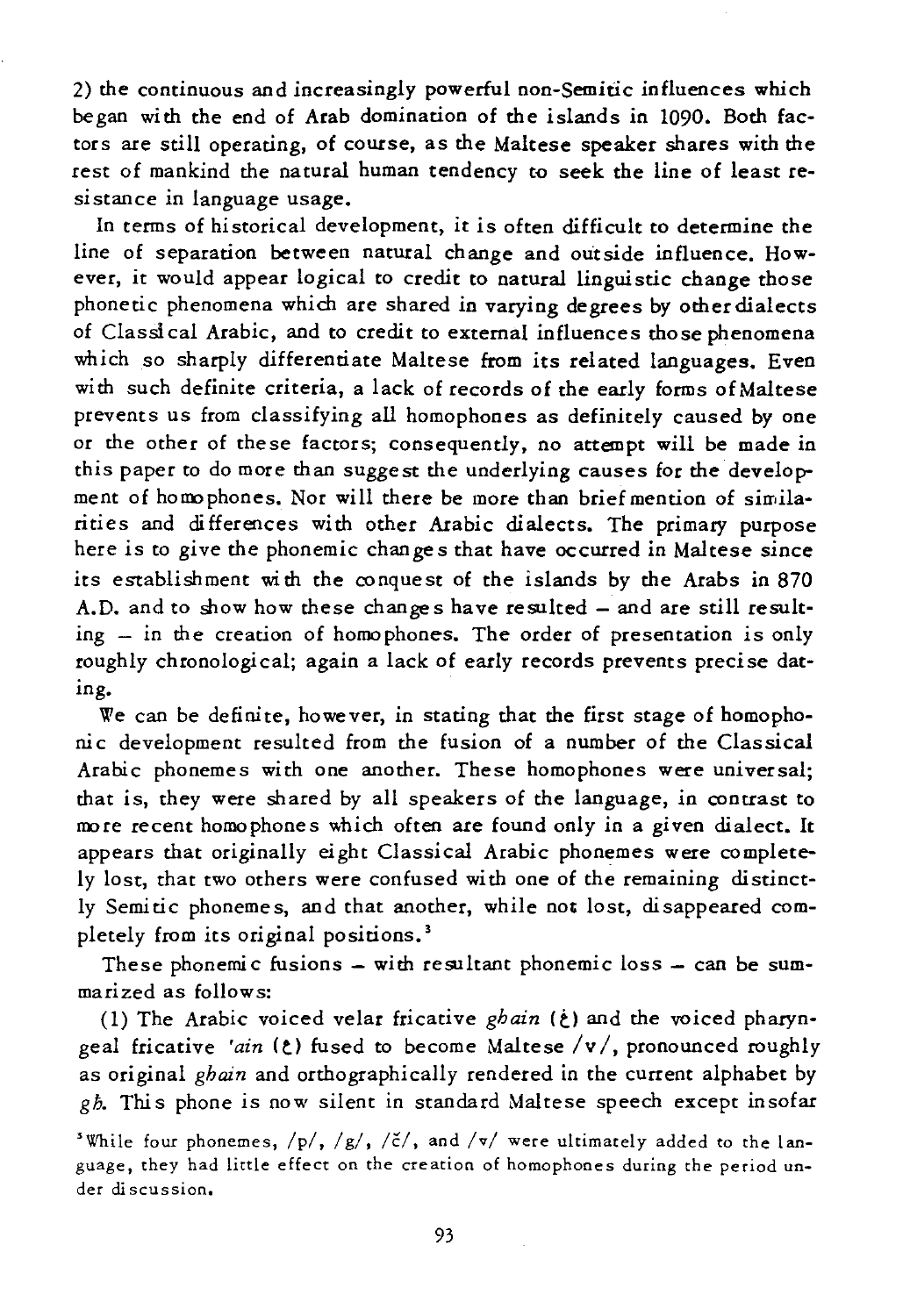as it tends to lengthen and pharyngealize surrounding vowels. Examples of homo phones resulting from *this* fusi on are:

Arabic 'abbara 'to verify money' and gabbara 'to be dust, ash colored, to be angry' developed in Maltese first to/vabbar/ and then to current la:bbar/, orthographically *ghabbar,* with the Maltese meanings of, respectively, 'to compare weights' and 'to powder.'<sup>4</sup> Similarly, Barbera<sup>5</sup> gives Arabic *ba'ada* 'to remove oneself' and *ba'ada* 'to make hateful' as sources for Maltese /bie:ed/ (spelled *bieghed*) with not only fusion of 'ain and *ghain* but of / d/ and / d/ and then final devoicing of / d/, and with *imal a* represented orthographicaIly by *ie* as always *in* Maltese. Many such examples of homophones caused by, especially, fusion of *initial 'ain* and *ghain* exist; Aquilina alone *lists* over 20 in *his Papers. <sup>6</sup>*

(2) The Arabic emphatics fused with their non-emphatic counterparts. Thus  $/s/$ >/s/,  $/d$ />/d/,  $/t$ />/t/, and  $/z$ />/ $\delta$ / and ultimately /d/. Examples of homophones created by some of these fusions are: Arabic saffara 'to make pale, jaundiced' and saffara 'to travel by sea, sail' are found early *in* Maltese as *saffar* 'co whistle' and 'to make yellow' and currently with *imala* as /sie:fer/ (spelled *sie/er*) 'to leave the island, to depart, to sail.' For / d/ becoming / d/ Barbera<sup>7</sup> records vulgar Arabic *dik* (for *dhak*) 'that' and Arabic *fjiq* 'anxiety, unease' both *giving* Maltese *dik* with the same meanings. However, Psaila<sup>8</sup> does not record *dik* as a form meaning 'unease' or 'anxiety' *in* modem Maltese. It *is* thus quite possible that in current 'standard' Maltese these homophones no longer exist. For /z/ becoming /8/ and then /d/ Barbera<sup>9</sup> gives Arabic *dal al* 'beautiful head of hair' and zala'il 'delicate, soft' as roots for Maltese dliel 'hair' (with imala) and *dliel*, plural of *dlil* 'soft, tender' (with loss of *bamza*).<sup>10</sup>

(3) The Arabic interdental *fricatives* merged in Maltese with their equivalent dental plosives: thus,  $/\theta$ />/t/ and  $/\delta$ />/d/. However, the only common homophones resulting from *this fusion* seem to be the Maltese

aMons• C. Psaila, *Dizzjunarju lngliz u Malti,* Malta, 1947.

<sup>4</sup>J oseph Aquilina, 'Some Historical Phonetic Changes of Maltese,' *Papers in Maltese Linguistics,* The Royal University of Malta, 1961, pp. 115-165; see especially pages 156 and 157.

<sup>50.</sup> Giuseppe Barbera, *Dizionario Maltese-Arabo-ltaliano,* Beyrouth, 1939, 4 volumes; see especially page 221.

<sup>6</sup> Aquilina, *Papers,* pp. 156-7; also see E.O. Busuttil, *Kalepin (Dizjunarju) Maltilngliz,* Aquilina and Co., Malta, 1949, especially words beginning with *gn.*   $7$ Barbera, p. 316.

 $<sup>9</sup>$  Barbera, pp. 321-322.</sup>

<sup>&</sup>lt;sup>10</sup> Busuttil records *dIil* with the meaning of 'soft, tender' but does not record *dIiel* 'hair'; Psaila, on the other hand, records *dliel* 'hair' but not *dlil* 'soft, tender.'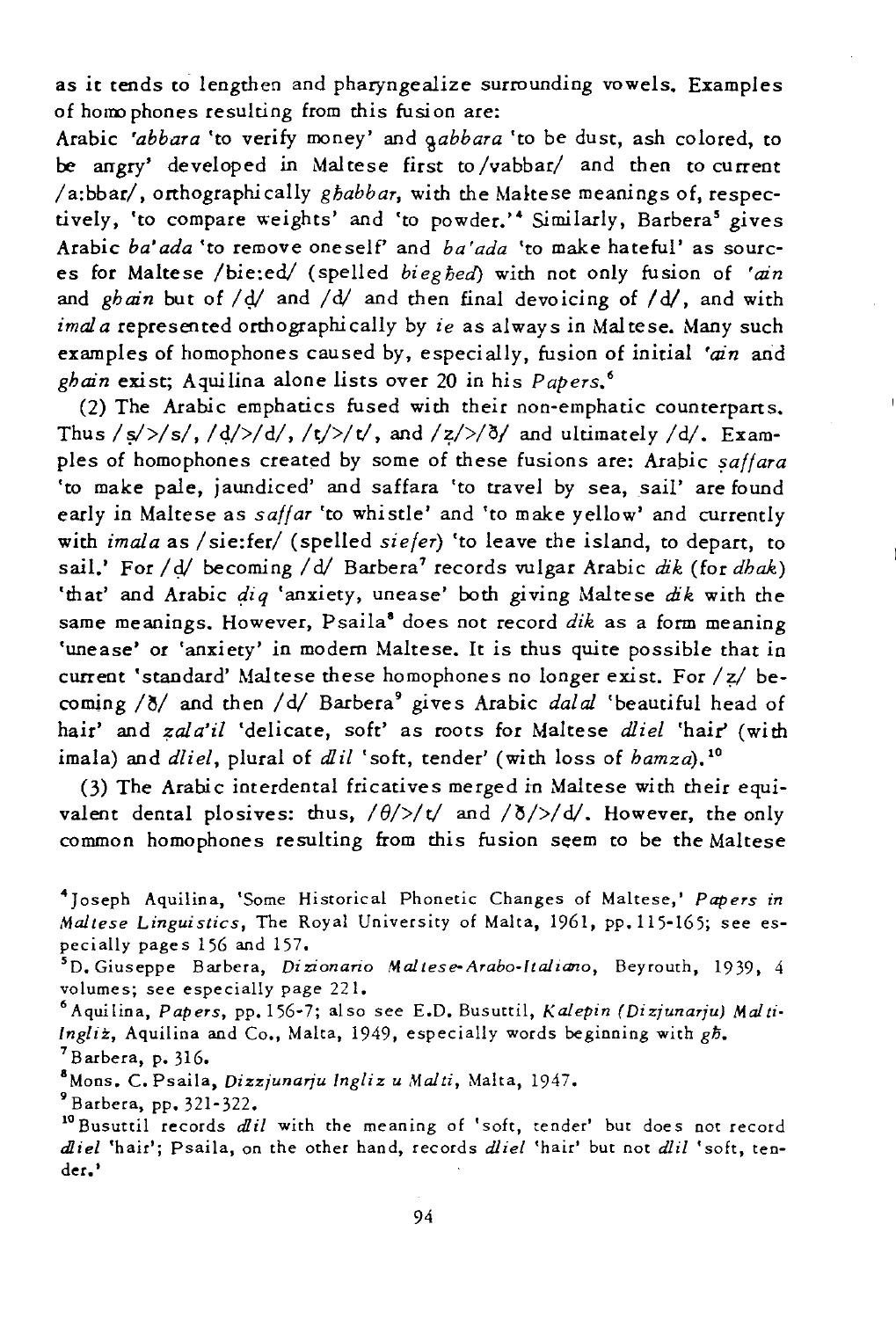din with three sets of meanings: 'this', 'religion', and 'nature',<sup>11</sup> with the first meaning stemming from Arabic *dhi*/ $\delta$ i:/ and the second and third from Arabic *din.* 

(4) The voiceless uvular plosive *qaf* shifteq its phonetic value to that of the voiceless glottal plosive *hamza* (as it has in some dialects of Egyptian Arabic); however, on Gozo and in a few areas in Malta *qaf* became a slightly uvularized form of the velar explosive *kaf* although whether pronounced either as *kaf* or *hamza* this phone is orthographically represented in current Maltese by *q*. Both Barbera<sup>12</sup> and Dessoulvay<sup>13</sup> record Maltese *Ita'l* (spelled *taq)* with the meaning 'to be diligent' coming from Arabic taga and with the meaning 'to nourish, to taste' from Arabic *dhaqa*. In addition to showing the shift of *qaf* to hamzathese homophones show fusion of Arabic I~I and *1131* to Maltese */cl.* It should be noted, however, that neither Psaila nor Busuttil record *taq* with these meanings: Busuttil has no entry in this form while Psaila gives for 'to taste' *daq/* da' *I,* thus indicating that Arabic  $\delta$  did not always devoice to /t/ but, in this case at least, merely shifted from fricative to plosive.

(5) The Arabic voiceless velar *kha/x/* was replaced in Maltese by the voiceless pharyngeal fricative /ha/ or was pronounced so weakly that for all practical purposes it had the phonetic value of *Ihal* (spelled *ha),* this weak articulation being most prominent on the island of Gozo. An example of possible homophones resulting from this fusion can be seen in Maltese /habbel/ (spelled *habbel*) with the meanings 'to intrigue, to involve, to confuse' and 'to impregnate.' Dessoulavy<sup>14</sup> gives *habbel* 'to embroil' as coming from Arabic *khabbala*, while for 'to become pregnant' he gives<sup>15</sup> *hobol* from Arabic *hubila*. Barbera,<sup>16</sup> on the other hand, records only *khabbal a* with the meanings 'to involve, intrigue, etc.' Busuttil records *habbel* as having both sets of meanings; Psaila, however, gives *habbel*  for 'to confuse, to involve' but *hobbal* for 'to impregnate.' Finally Aquilina 17 indicates a form *habbel* with both meanings, and with each stemming from Arabic forms with ini tial *ha-* /ha-/. 18

(6) The Arabic voiceless glottal fricative *ha* weakened and ultimately

11 Busuttil, p. 42. 12Barbera, p. 10. 13c.L. Dessoulavy, A *Maltese-Arabic Word-List,* London (Luzac and Co.), 1938, p.119. 14Dessoulavy, p. 33. <sup>15</sup> Dessoulavy, p. 46. 16 Barbera, p. 479. 17 Aquilina: personal communication with the author, Balzan, Malta, August, 1970. <sup>18</sup>*Ibid.*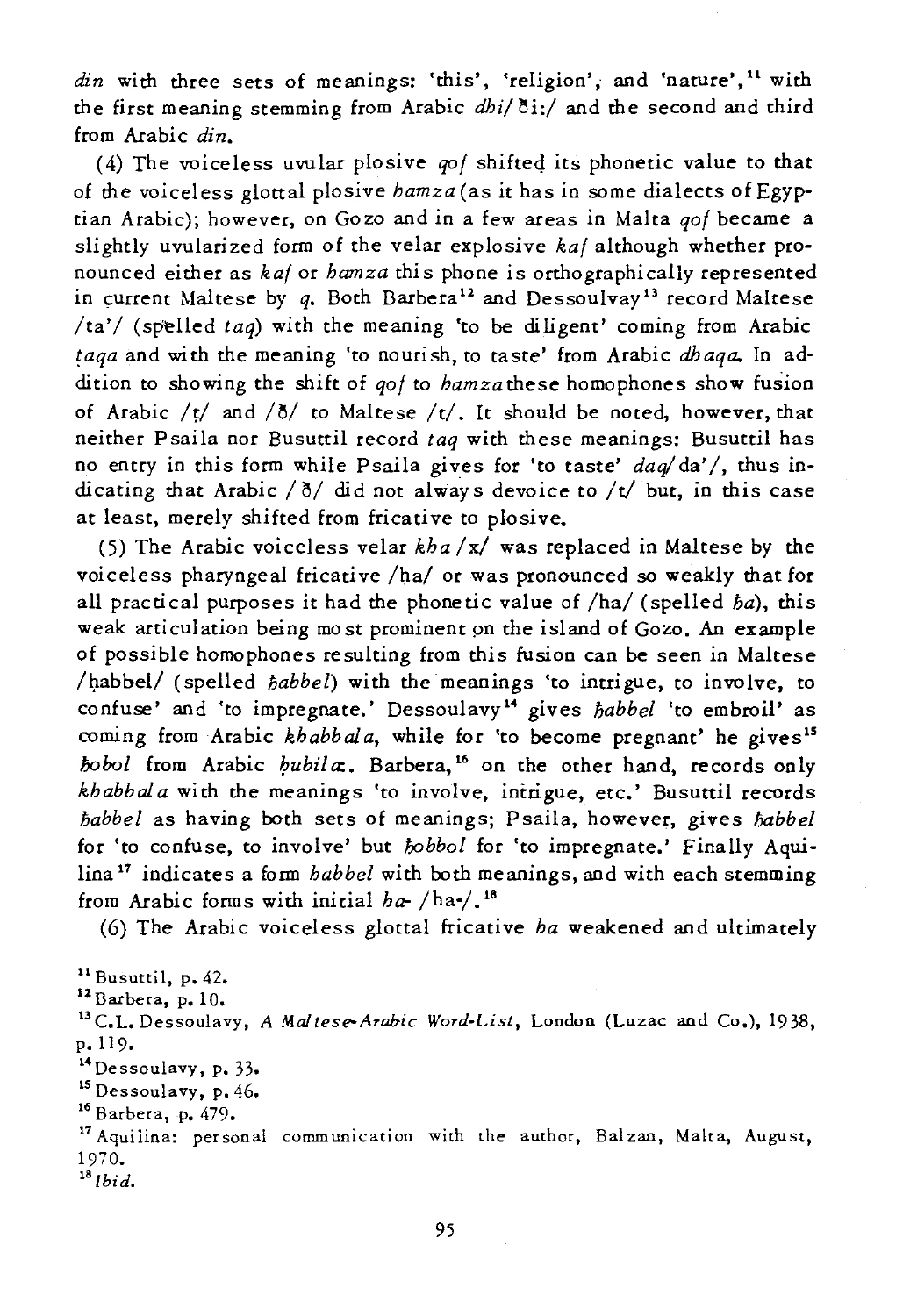fused with  $ha$  (spelled in Maltese  $\bar{b}a$ ). Except in some Gozitan dialects where *Ihl* is retained in pronunciation, *ha* is silent in initial or medial position; however it cannot be said to be phonetically zero as it causes lengthening and pharyngealization of surrounding vowels. In final position *ha* retains the phonetic value /ha/ *(ha)*. Homophones created by the loss of phonetic value for initial or medial *ha* are treated below.

(7) The Arabic voiceless glottal plosive *hamza* disappeared in Maltese, its phonetic function being taken over by die voiceless uvular plosi ve *qot;* however, *qot* did not replace *hamza* in respect to position in a word. As a result, the Arabic phone *hamza* dropped out of Maltese, while the phone *qof* took on the phonetic value of  $hamza$  (spelled *q*) but retained the position of *qot.* Thus Arabic *Iqara:rl* became Maltese *I'ra:rl* (spelled *qraT).* This loss of *hamza* reduced many Arabic triliteral roots to biradicals in Maltese. This reduction can be seen in the loss of the initial radical: Arabic *I'ibnl* 'son' became in Maltese *ibn* (also *iben)* and Arabic *I'ar'fjl* 'eanh, land' became Maltese *art,* both with a vowel as the initial sound, and thus violating the Arabic 'rule' that no word can start with a vowel. Examples of loss of *hamza* in medial position are as foIlows:Ara*bic Ira'sl* 'head' became Maltese *Tas lra:sl* and Arabic *bi'T* 'well' became Maltese *bit* /bi:r/; both of these examples also show the phenomenon of vowel lengthening, consistent with loss of Arabic *hamza* in medial position.

Some of these developments have, of course, taken place in other dialect s of Arabic: for example, the fusion of Egyptian and Syrian interdentals to their dental counterparts. Other phenomena sporadic in various Arabic dialects are consistent in Maltese: thus Maltese devoices all final voiced plosives, fricatives and affricates (except when followed in continuous speech by a word beginning with a voiced consonant); also, with minor exceptions regressive assimilation is consistent in Maltese.<sup>19</sup> Similar assimilation is also found in Syrian Arabic, but only with /d/, /d/, /z/, /z/, and /ž/, and even in these cases devoicing is not obligatory.<sup>20</sup> However, when these phenomena are obligatory  $-$  as in Maltese  $$ additional fertile soil *is* provided for the growth of homophones: for example, *hass* /hass/ 'he felt' and hazz /hass/ 'he scribbled.'<sup>21</sup>

<sup>19</sup> Joseph Aquilina, *The Structure of Maltese*, The Royal University of Malta, 1959, p.8.

<sup>&</sup>lt;sup>20</sup> Mark W. Cowell, A *Reference Grammar of Syrian Arabic*, Washington, D.C. (Georgetown University Press), 1964, p. 26.

<sup>21</sup> Joseph Aquilina, *Teach Yoursell Maltese,* London (The English Universities Press, Ltd.) 1965, p.22; Aquilina, *ibid.,* also notes regressive assimilation occurring in the negative forms of these examples: /ma haff/ spelled *ma hassx* 'he did not feel' and ma hazzx 'he did not scribble'.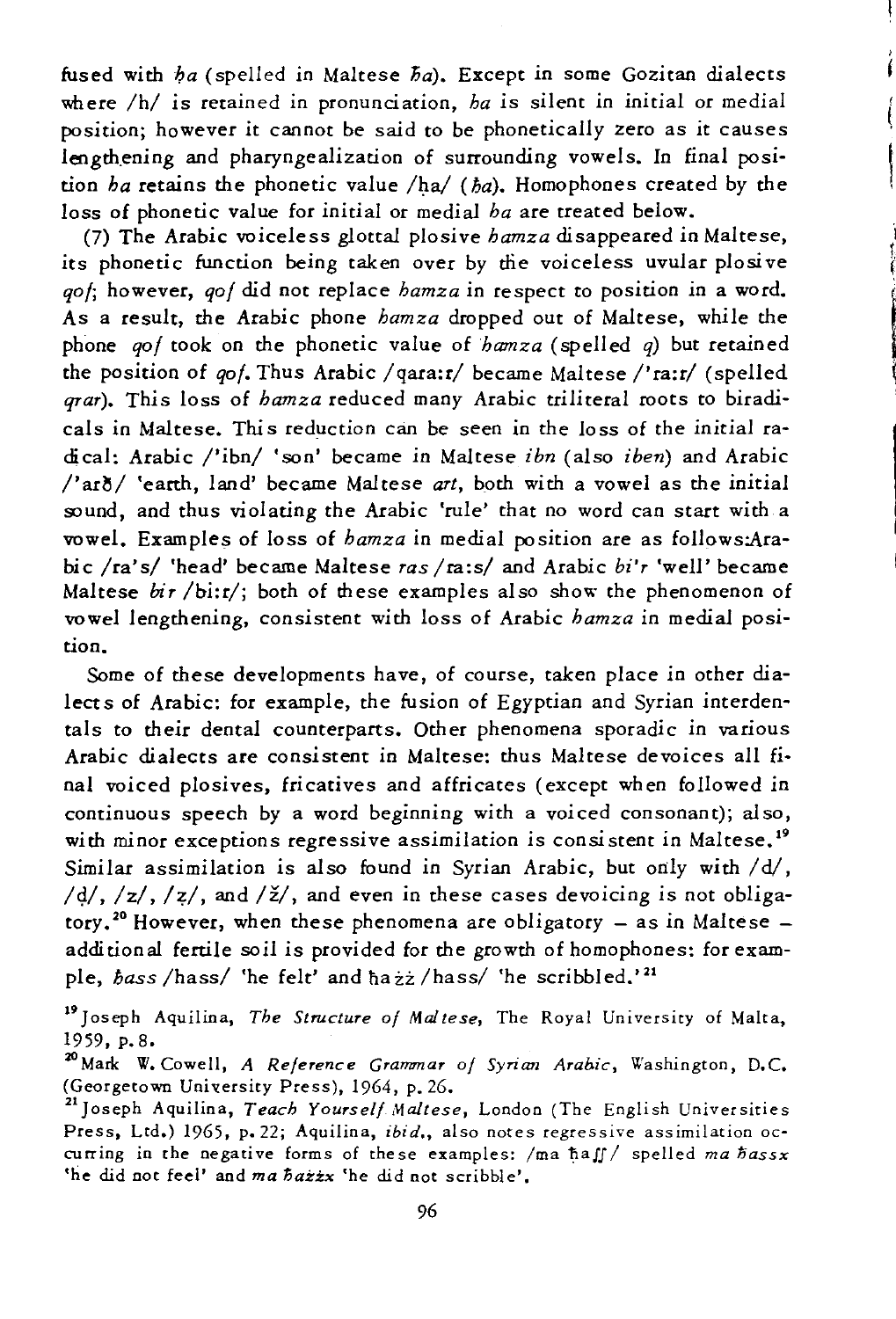The most productive area for the development of homophones in Maltese *is* found in the loss in most dialects of initial and medial Arabic *ghain* and *ha.* 22 Historically these phones show a definite pattern of change from their early Maltese pronunciations as  $/y'$  (gb) and a weakened form of /h/ (ha) respectively. Since the loss of both phonemes as consonants *is* found most prominently in urban speech, we can assume that the Medieval Sicilian and, later, the Italian officials, who were located in the urban areas, found difficulty in reproducing a sound so far removed from their linguistic experience as /v/ and thus caused its ultimate disappearance. Similarly, these non-native speakers would bring their own natural linguistic tendencies to Maltese words with the result that the voiceless glottal fricative *Ihl* was also lost. As Italian took on greater and greater status, to the point where it became the language of the educated classes and the official language of the courts and the church, these and other non-Semitic influences became more and more desirable to imitate and so spread on down from the 'top layers' of Maltese society.<sup>23</sup>

This is not to suggest that these two phonemes disappeared from urban speech suddenly and without leaving any trace of their passing. On the contrary, even today in Valletta many words which could have developed into pairs of homophones did not do so because of the residual effects of the two phonemes. Their development, briefly, was from consonant to lengthening and pharyngealizing the surrounding vowel or vowels. Vowel pharyngealization had disappeared from Valletta - that is, standard - Maltese speech; but lengthening remains; and as vowel quantity is phonemic in Maltese, words which would othetwise have become homophones remain phonetically distinguished from one another: for example *ldaral* (spelled *dara)* 'he got used to' and *Ida:ral* (spelled *darha)* 'her house,' with lengthening of /a/ to /a:/ caused by the following  $ba$ <sup>24</sup> In contrast *dahar* 'back' and *dar* 'house' are both phonetically /da:r/, with lengthening by *ha* in this case creating homophones.<sup>25</sup> A further example of homophones being created by the loss of Arabic *ha* and *ghain* in Maltese and by their function of lengthening surrounding vowels *is* found in the 'triple' set of homophones *zahar* 'blossoms,' *zg har* plural of 'small,'

<sup>22</sup> In final position *h* always takes on the phonetic value of  $\hbar / h /$ ;  $g\hbar$  also becomes *h* but only in certain cases. Thus /kru:h/ spelled *kruh* 'ugliness'; and /foro:\:I1 spelled *forogn* 'the sea ebbed away' but Ita/ originally spelled *tagFi*  but now  $ta'$ .

<sup>23</sup> Italian remained one of the official languages of Malta until 1934, when Maltese, along with English, replaced it.

24 Aquilina, *Teach Yourself Maltese,* p. 32.

25 Aquilina, personal communication, Ann Arbor, Michigan, 1967.